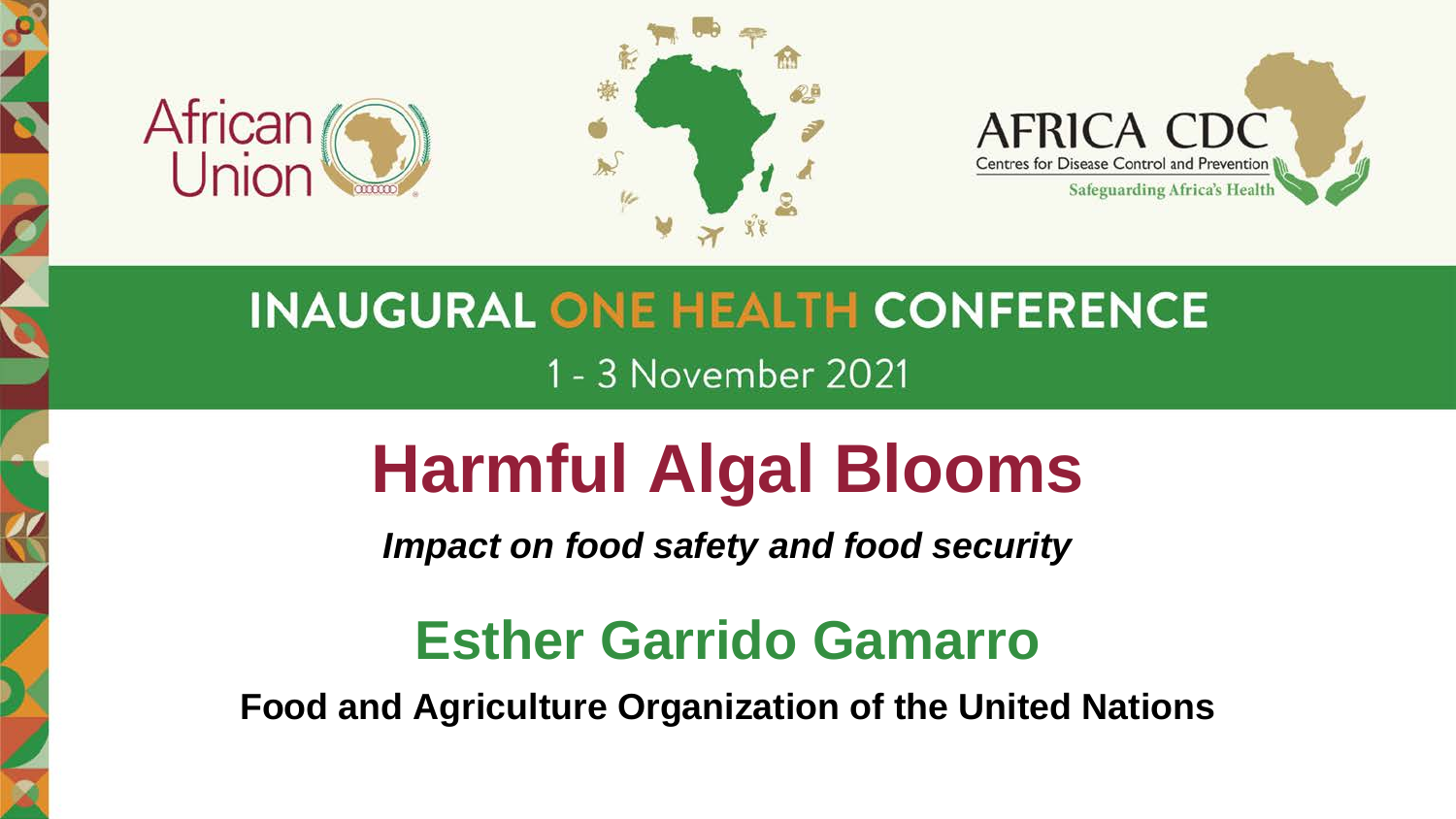#### **Concept**

Phytoplankton blooms, micro-algal blooms, toxic algae, red tides, or harmful algae, are all terms for naturally occurring phenomena. About 300 hundred species of micro algae are reported at times to form mass occurrence, so called blooms. Nearly one fourth of these species are known to produce toxins. The scientific community refers to these events with a generic term, "Harmful Algal Bloom" (HAB), recognizing that, because a wide range of organisms is involved and some species have toxic effects at low cell densities, not all HABs are "algal" and not all occur as "bloom".

Ranging from microscopic, single-celled organisms to large seaweeds, algae are simple plants that form the base of food webs.

Under the certain conditions, algae may grow out of control.



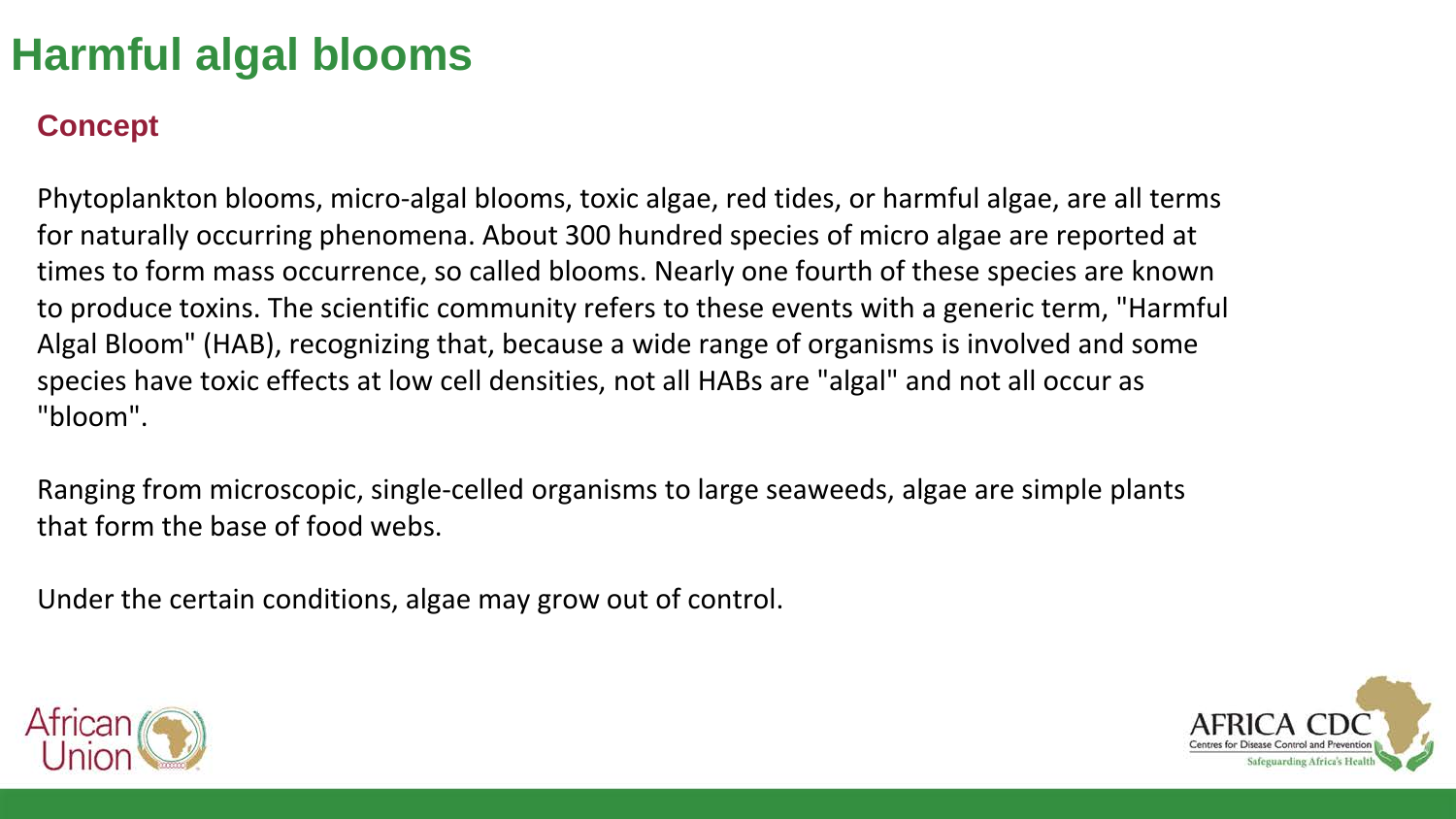#### **Growth conditions**

- Some algal species flourish when wind and water currents are favorable.
- Some algal species flourish due to over enrichment of waters, when nutrients (mainly phosphorus, nitrogen, and carbon) from land reach the sea
- Some HABs have also been reported after natural phenomena such us unusual high water temperatures, and extreme weather events such as hurricanes, floods, and drought.

Airborne HAB toxins may also cause breathing problems and, in some cases, trigger asthma attacks in susceptible individuals

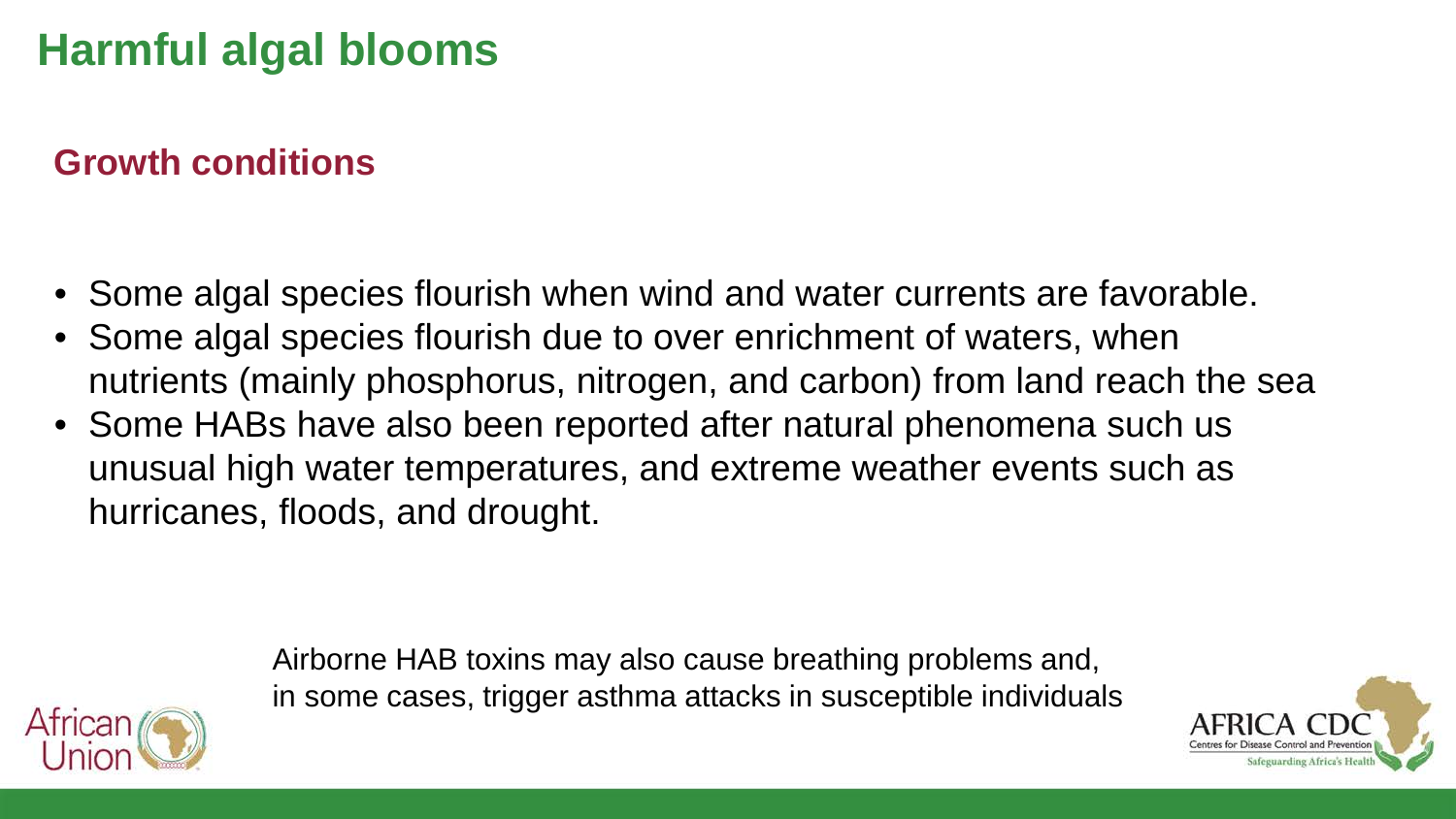Some algal species can produce exudates that can cause damage to the delicate gill tissues of fish both wild and farmed. Aquaculture stocks (fish, molluscs and crustaceans) kept in holding units such as cages, pens, ropes, ponds are trapped and, thus, can suffer devastating mortalities, which could lead to economic and food losses, and eventually become a food security problem.





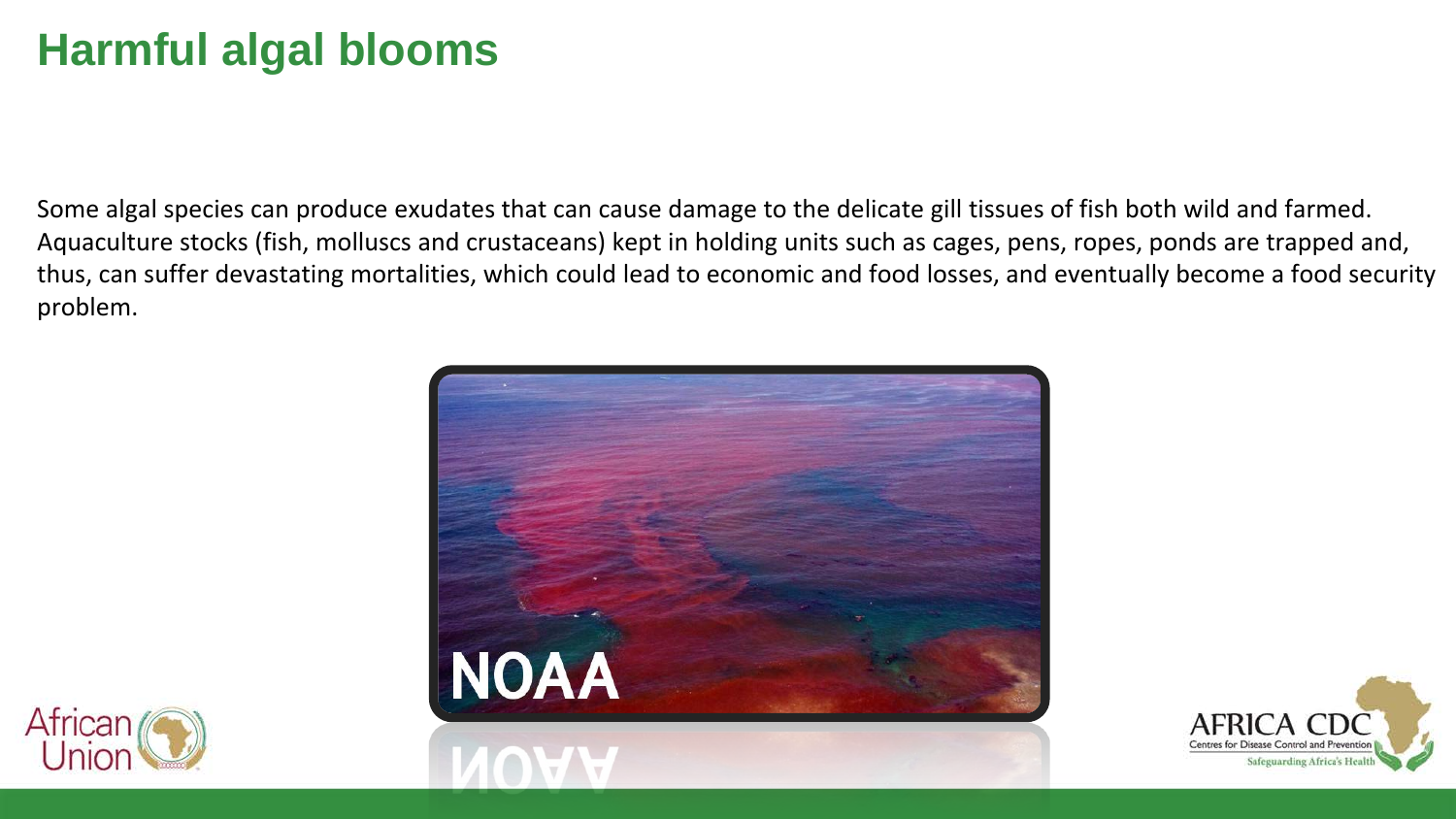#### **Toxic HABs**

Of greatest concern to humans are algal species that produce potent neurotoxins that can find their way through shellfish and fish to human consumers, where they cause a variety of gastrointestinal and neurological illnesses (paralytic shellfish poisoning, amnesic shellfish poisoning, diarrhetic shellfish poisoning, neurotoxic shellfish poisoning, azaspiracid shellfish poisoning and ciguatera poisoning).

Worldwide, ciguatoxins are estimated to cause around 50 000 cases of ciguatera fish poisoning annually; neurological effects may last for weeks or even years and one percent of these cases are fatal (FAO/WHO, 2020).





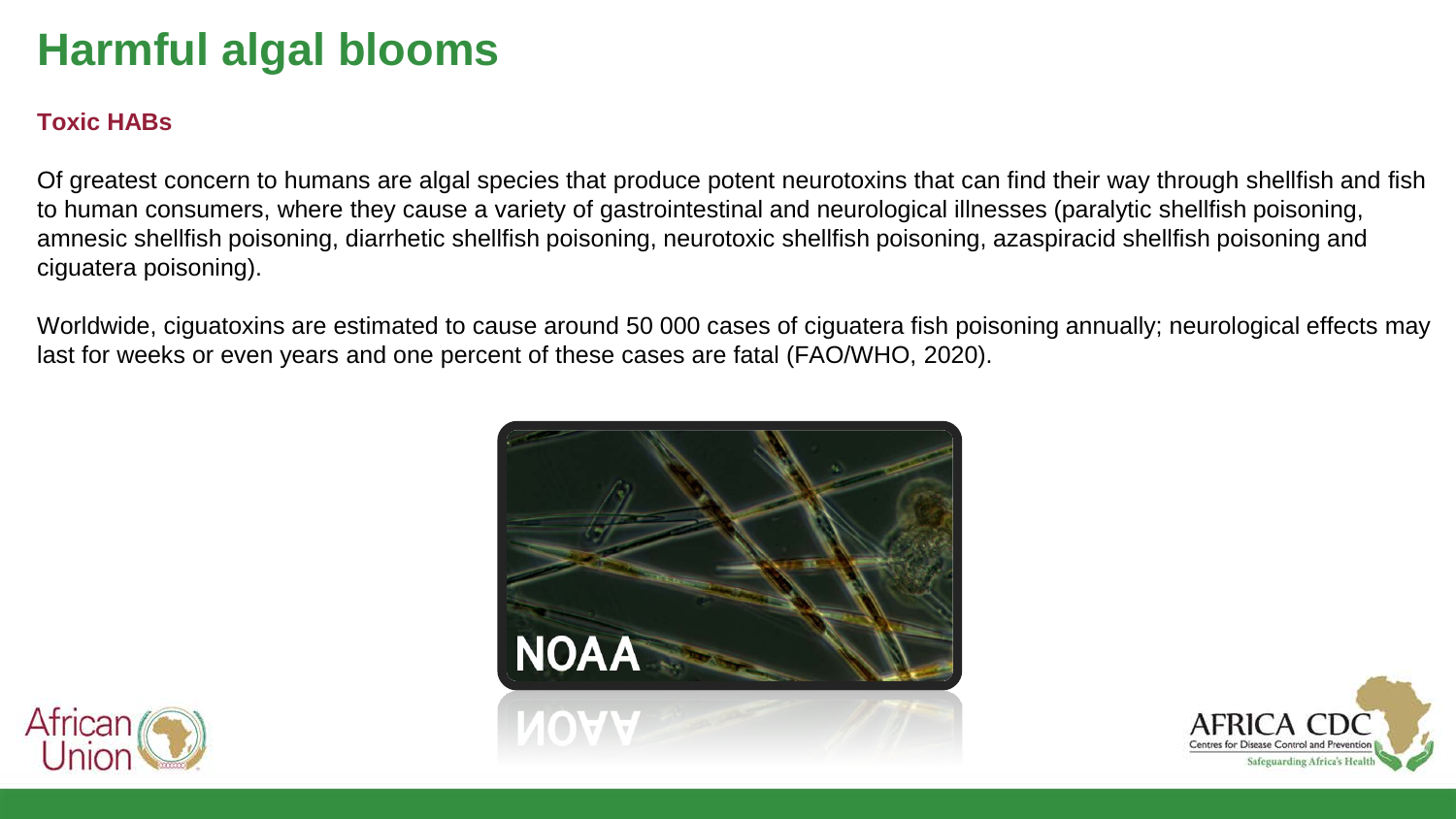## **HABs impact on the food security pillars**



- Availability due to mass mortalities (economic implications)
- Access due to bans to capture certain fish species that could be toxic (increases price of other commercial species)



**TRANSITORY FOOD INSECURITY**

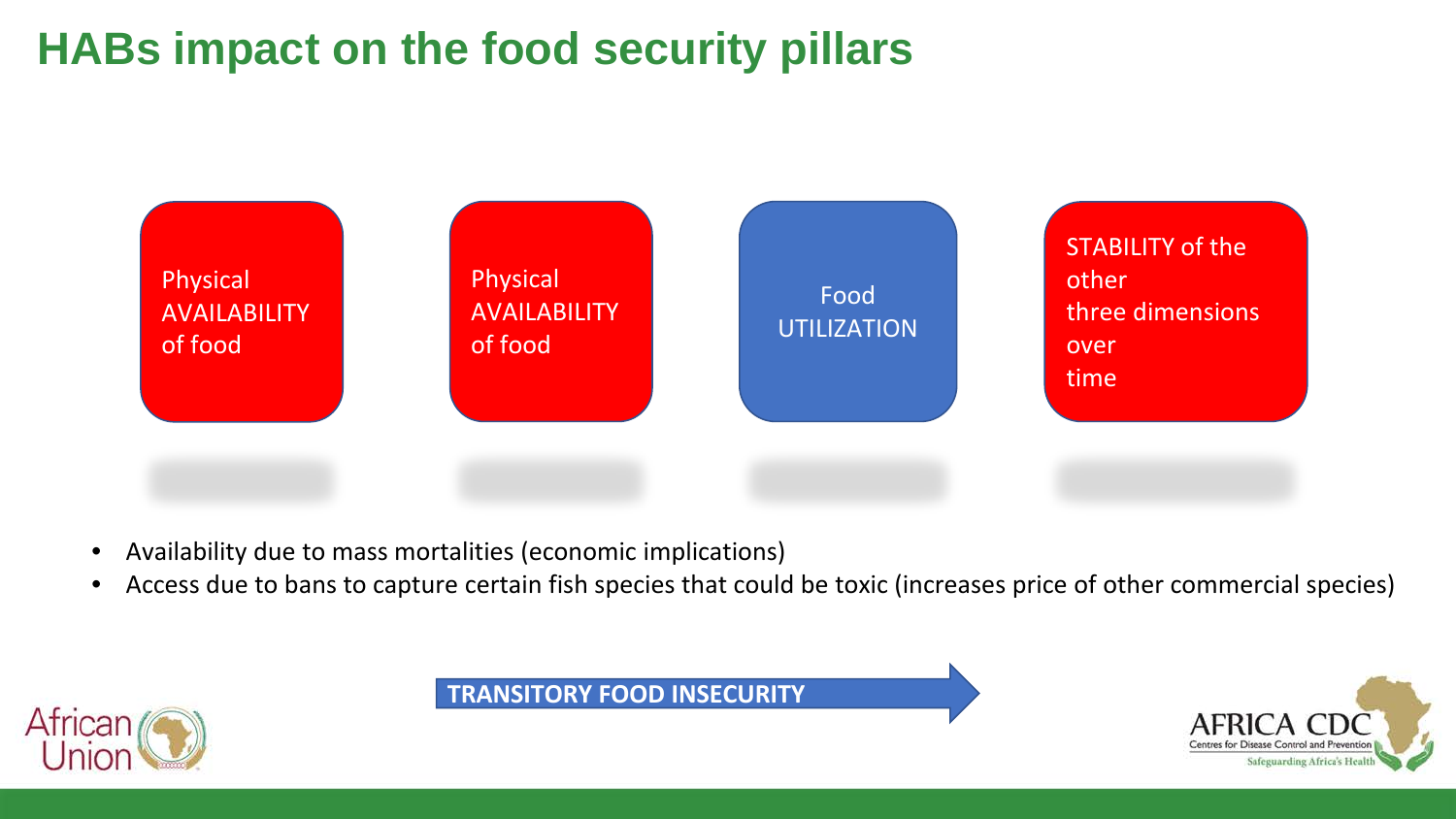## **Severity of food insecurity due to HABs**

**Will depend on:**

the duration of the of the HAB; the number of people affected; impact on availability and access to fishery products and nutrition status.

**This knowledge will determine the nature, extent and urgency of the assistance needed for affected population groups.**

**Globally, fish provided more than 3.3 billion people with 20 percent of their average per capita intake of animal proteins, reaching 50 percent or more in countries such as Bangladesh, Cambodia, the Gambia, Ghana, Indonesia, Sierra Leone, Sri Lanka and several small island developing States (SIDS)**



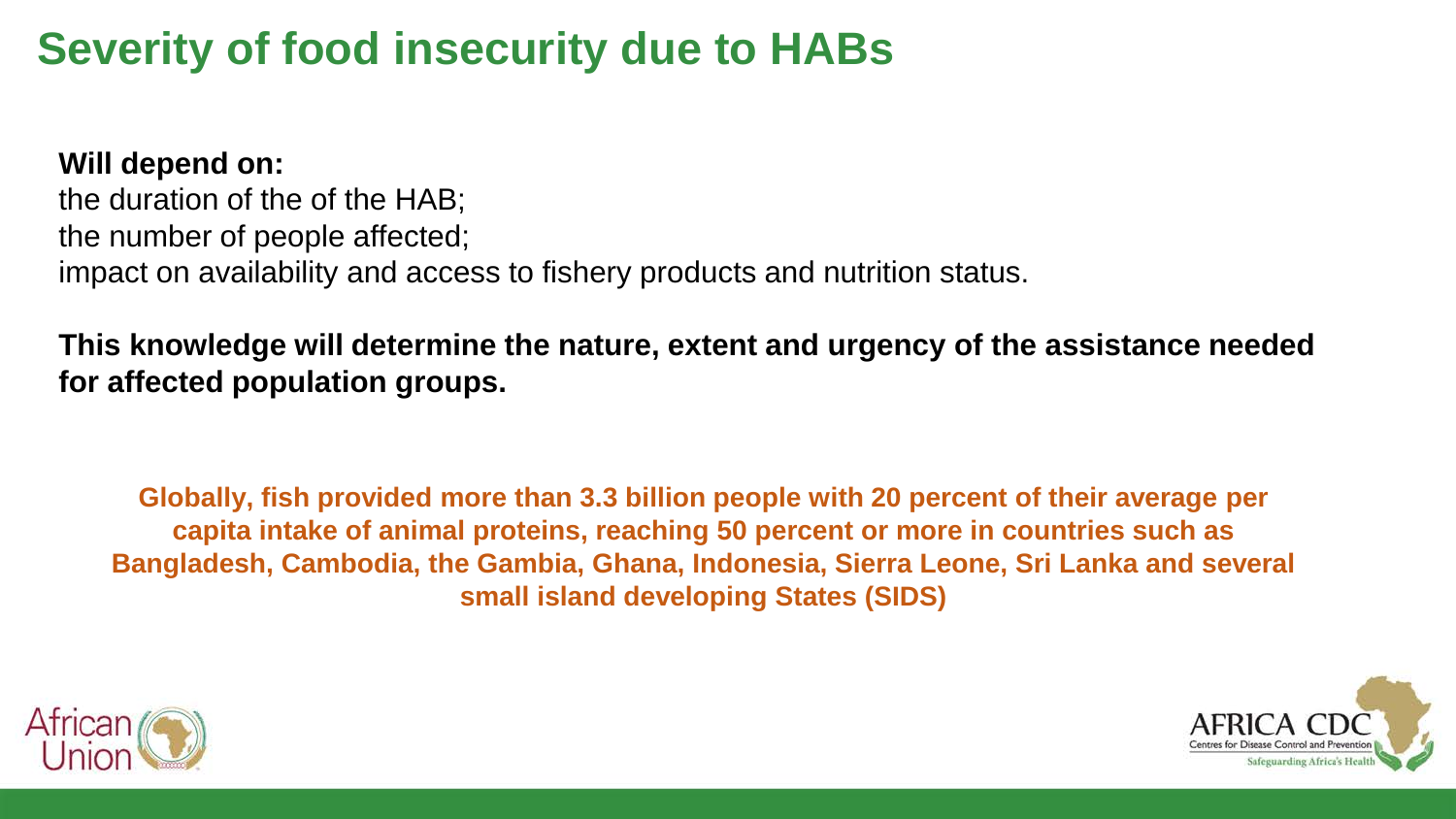### **Contribution of fish to animal protein supply, average 2015–2017**



**Priorities countries for setting early warning systems and safety net programmes**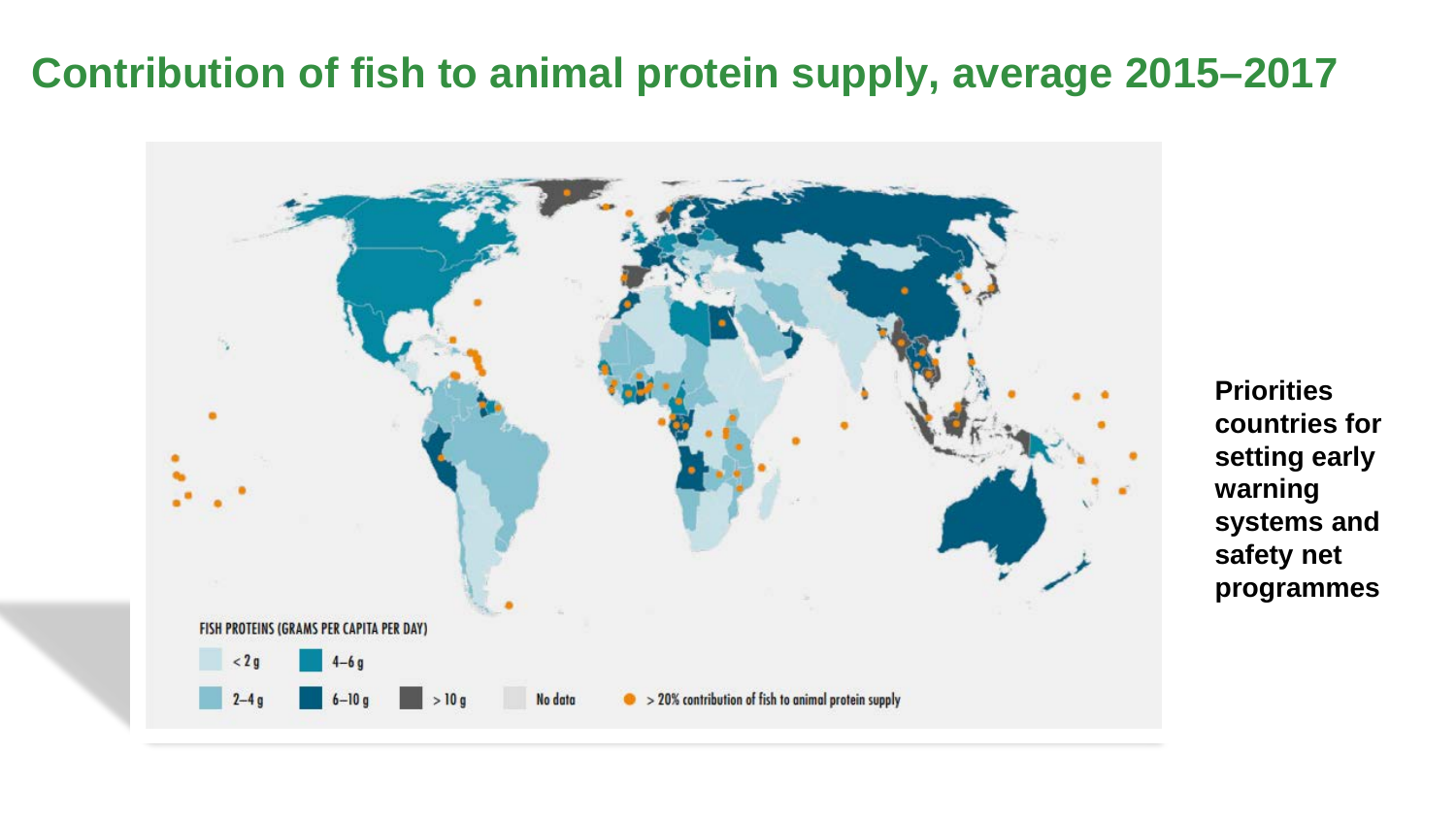#### **Monitoring programmes**

Important progress limiting adverse impacts of planktonic HABs has been achieved by implementing rigorous monitoring programs addressing harmful algae species in the aquatic environment, marine toxins in seafood, and associated human diseases. However many countries do not have the resources to establish monitoring programmes for HABs and marine biotoxins.



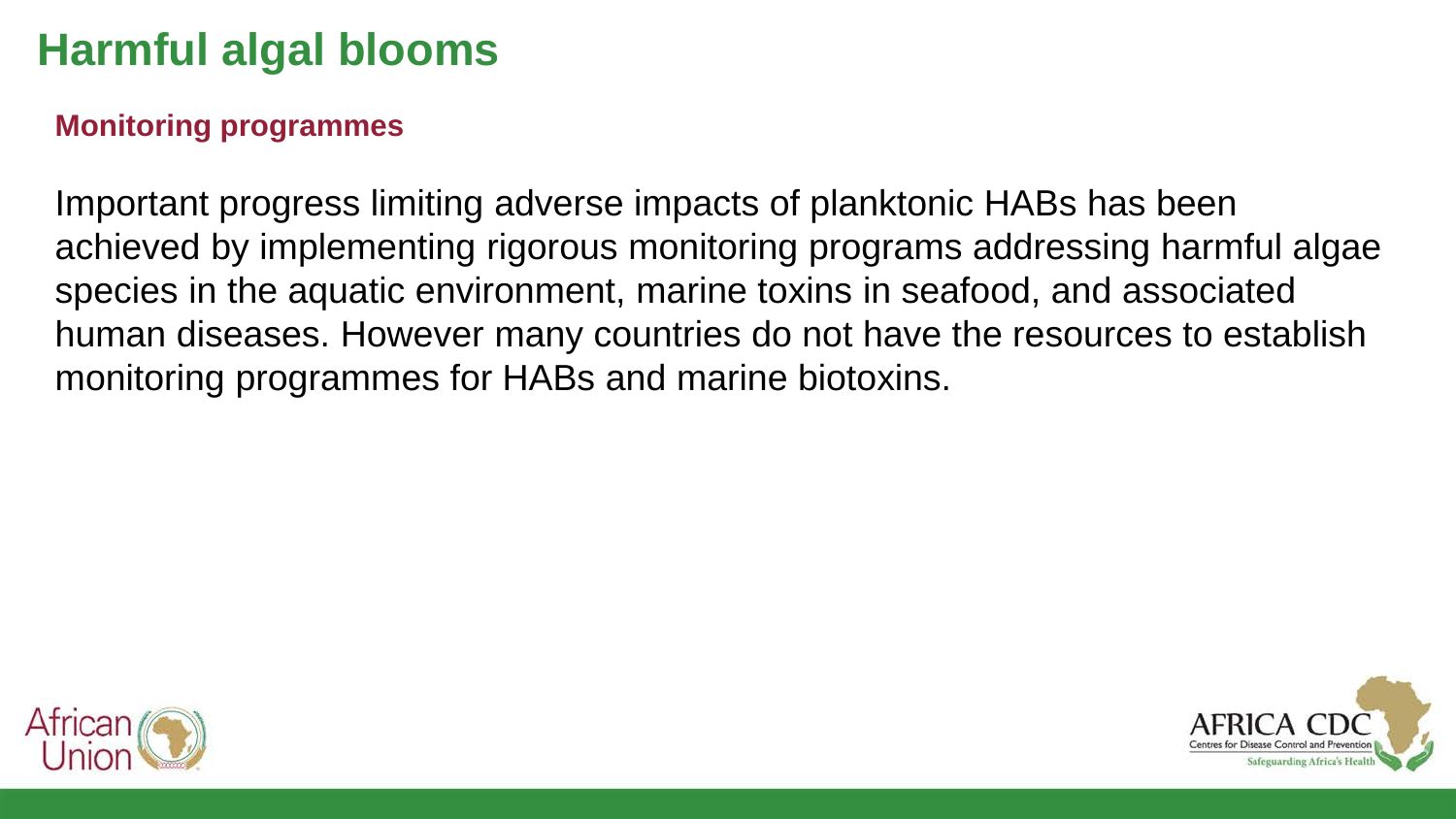In 2015, FAO organized an interagency meeting with the World Health Organization (WHO), the International Atomic Energy Agency (IAEA) and UNESCO's Intergovernmental Oceanographic Commission (IOC) to discuss ciguatera fish poisoning as an increasing food safety threat.

During the meeting, a plan of action was defined and the need for international-level guidance was identified.

During the 11th Session of the Codex Committee on Contaminants in Foods (CCCF) in February 2017, as part of the plan of action, FAO made recommendations for consideration of work on ciguatera poisoning, which was endorsed.

The CCCF agreed to develop risk management guidelines and establish maximum levels (MLs) for ciguatoxins (CTXs).

To facilitate this work, FAO and WHO were asked to provide scientific advice to carry out a risk assessment of CTXs on which the MLs would be based and to review existing analytical methods for CTXs detection and quantification, with a view to recommend methods for routine analysis and surveillance.



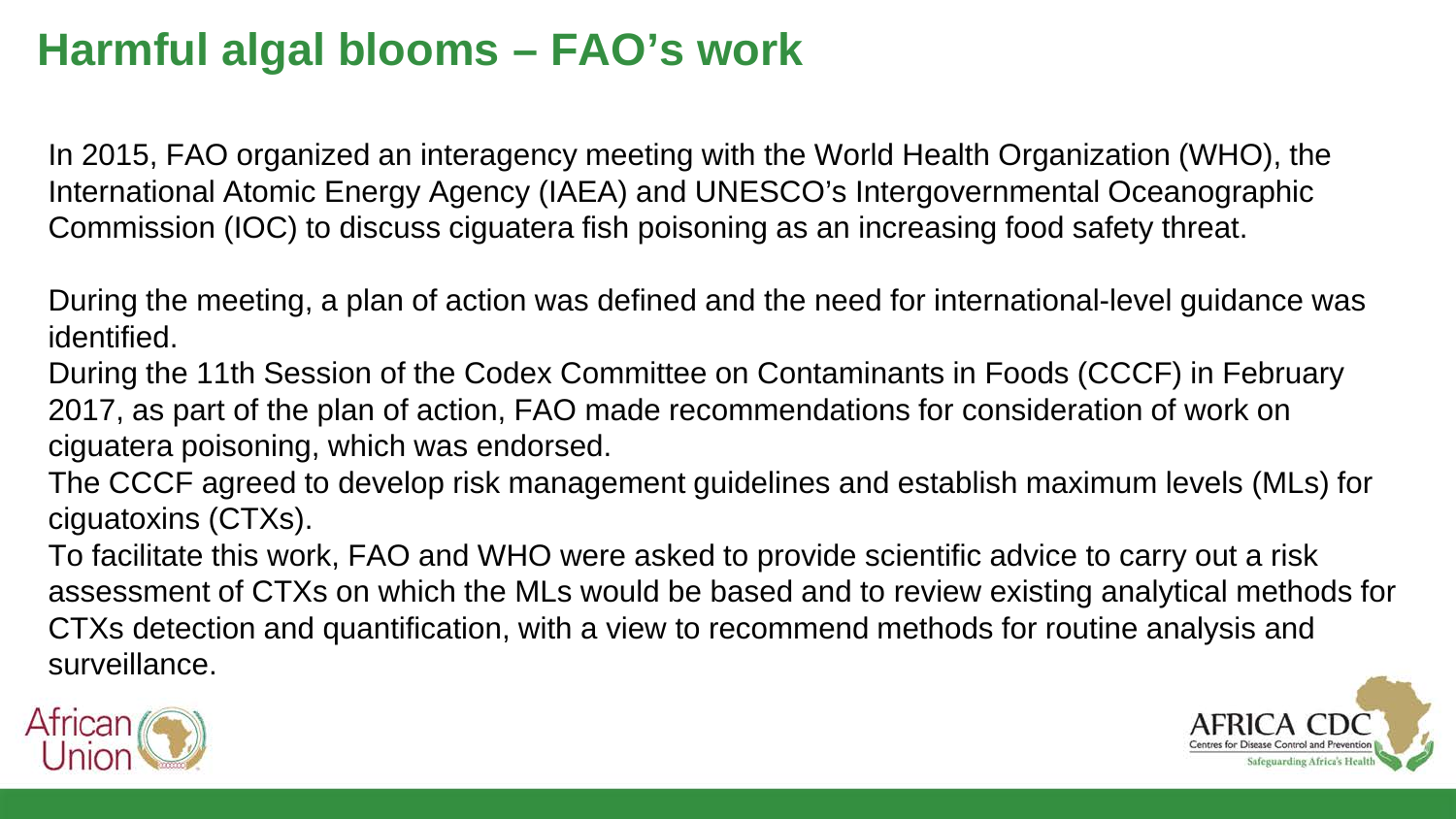In November 2018, FAO and WHO organized an Expert Meeting on Ciguatera Poisoning.

An outcome from the meeting was a joint FAO/WHO Report that provided the necessary scientific advice to Codex Alimentarius, and also the material for the development of an e-learning Course on Monitoring and Preventing Ciguatera poisoning

[\(https://elearning.fao.org/course/view.php?id=648\)](https://elearning.fao.org/course/view.php?id=648).



#### <https://doi.org/10.4060/ca8817en>



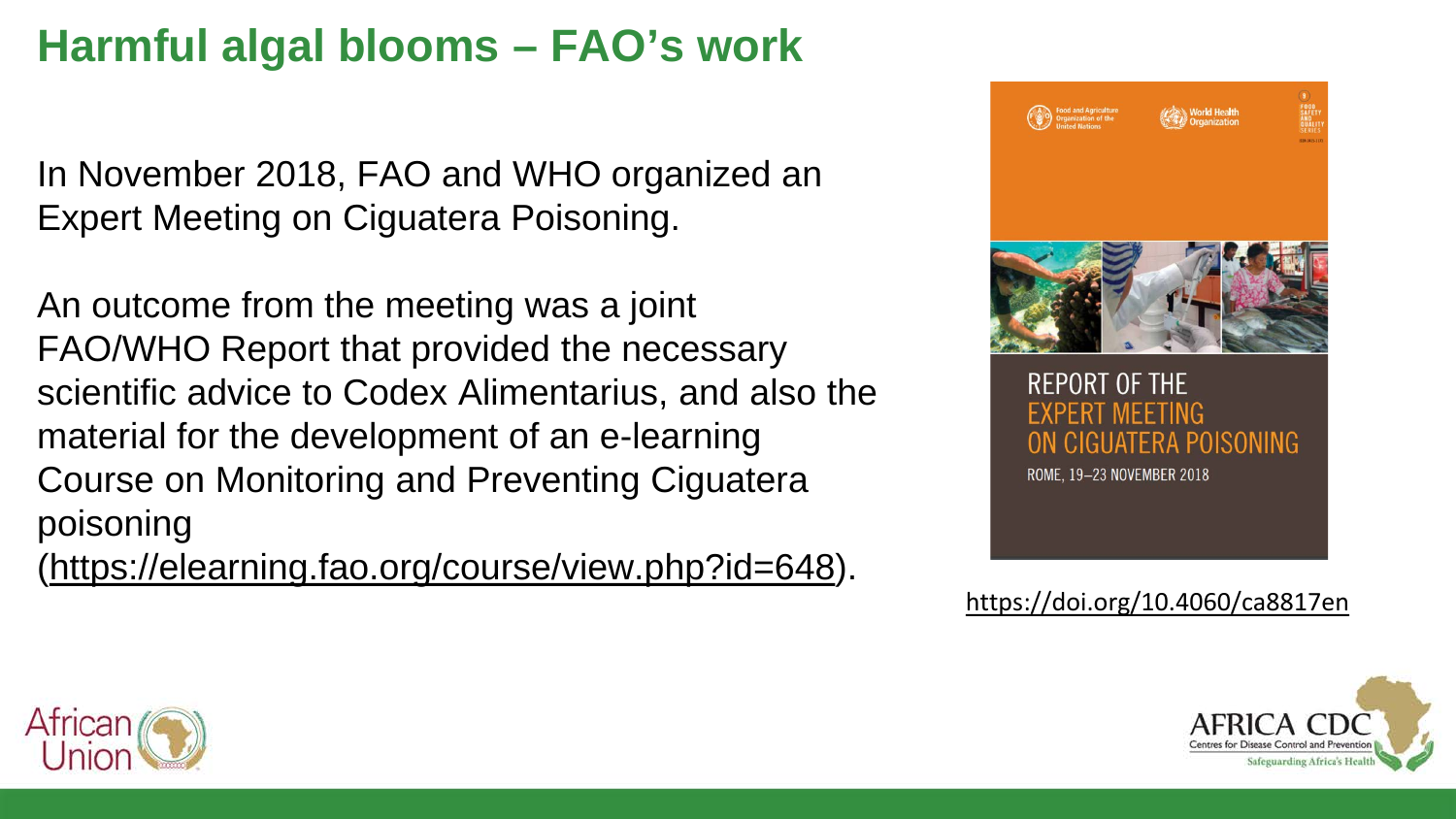Over the last years, the participation of FAO in IPHAB and relevant expert meetings has resulted in the identification of a number of issues and areas that needed attention, such as:

- the need for guidance for marine biotoxins monitoring
- the need for a risk profile to define whether toxins present in water coming from desalinization plants are a threat to human health
- the need to develop guidance for the implementation of early warning systems for HABs



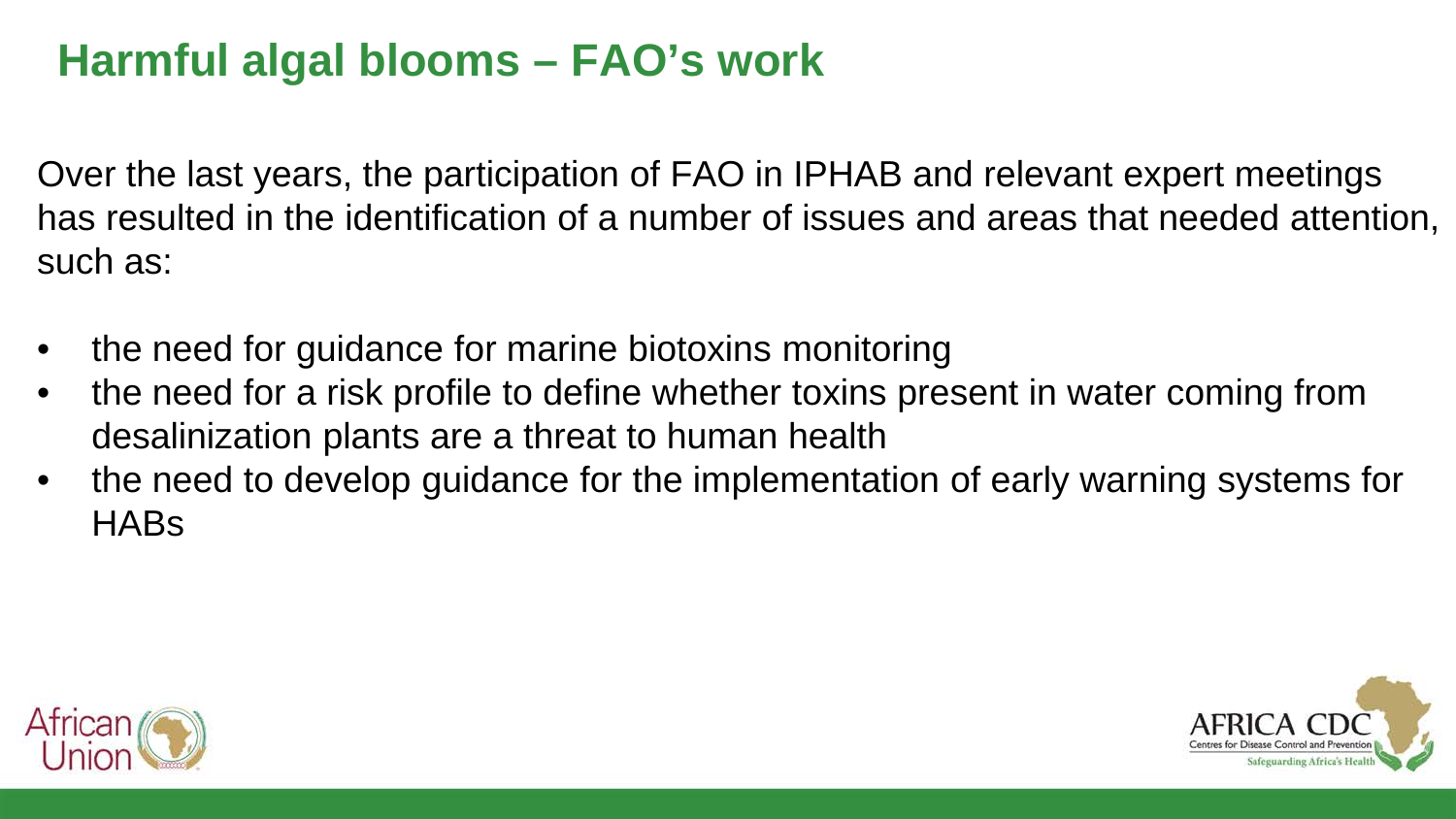





**Virtual Expert Meeting on Early Warning Systems for Harmful Algal Blooms** 

**AEA** 

27, 28, 29 October



**Technical Guidance for the Development of Early Warning Systems for Marine Harmful Algal Bloom Events**

Including BHABs, fish killing HABs, pelagic toxic HABs and cyano-HABs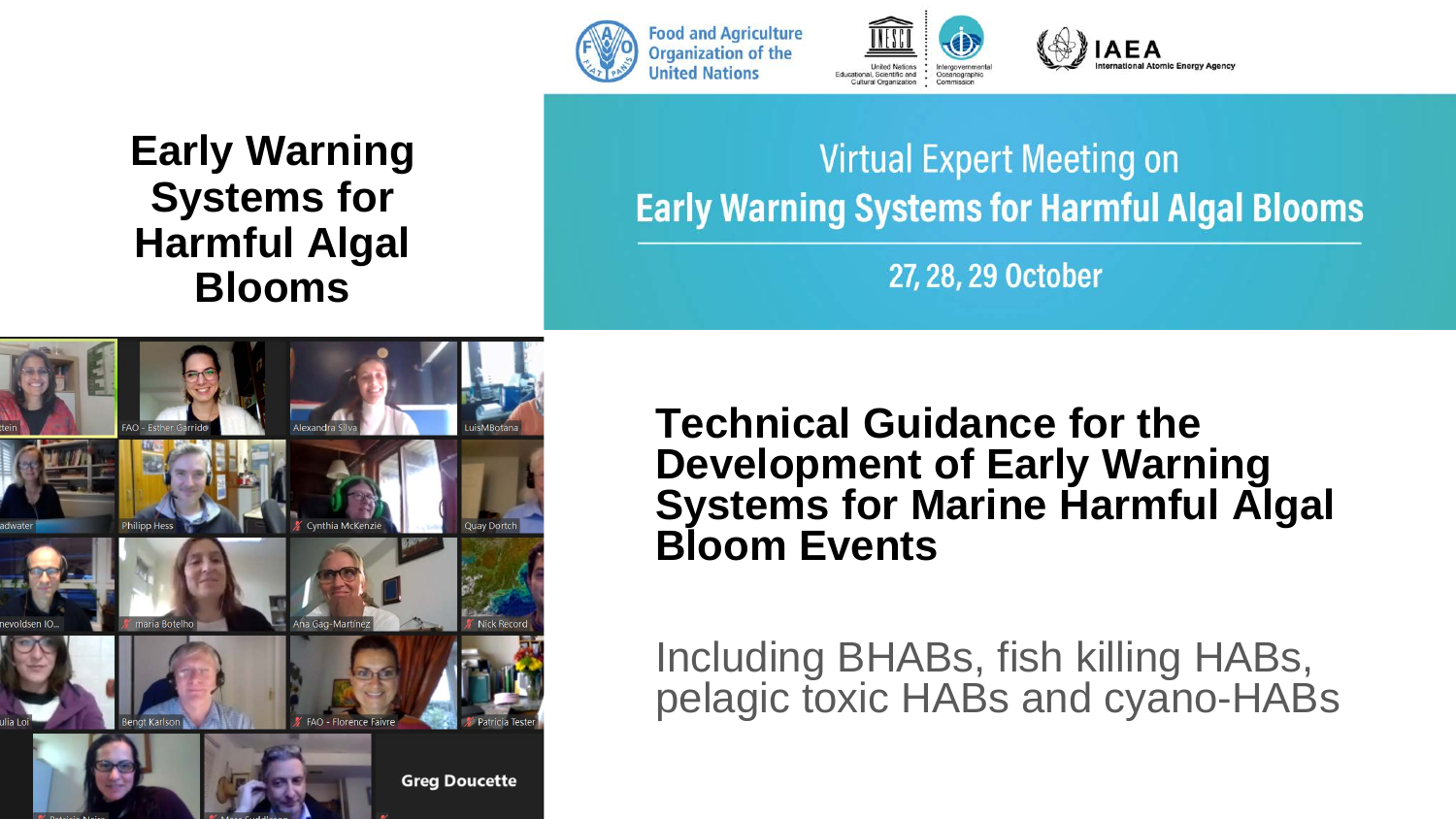A document that could guide competent authorities and relevant institutions involved in consumer protection or environmental monitoring to implement early warning systems for HABs present in their areas (marine and brackish waters), specifically for those affecting food safety or food security (BHABs, fish killing HABs, pelagic toxic HABs and cyanobacteria).

Important to note that not all countries and institutions can implement the same level of systems and this guidance is mainly for those that do not have systems in place.

**Technical guidance** for the implementation of early warning systems for harmful algal blooms

Joint FAO, IOC, IAEA document

- The draft document is being used for the pilot trials in Africa and Latin America
- The final document is likely to be published in 2022



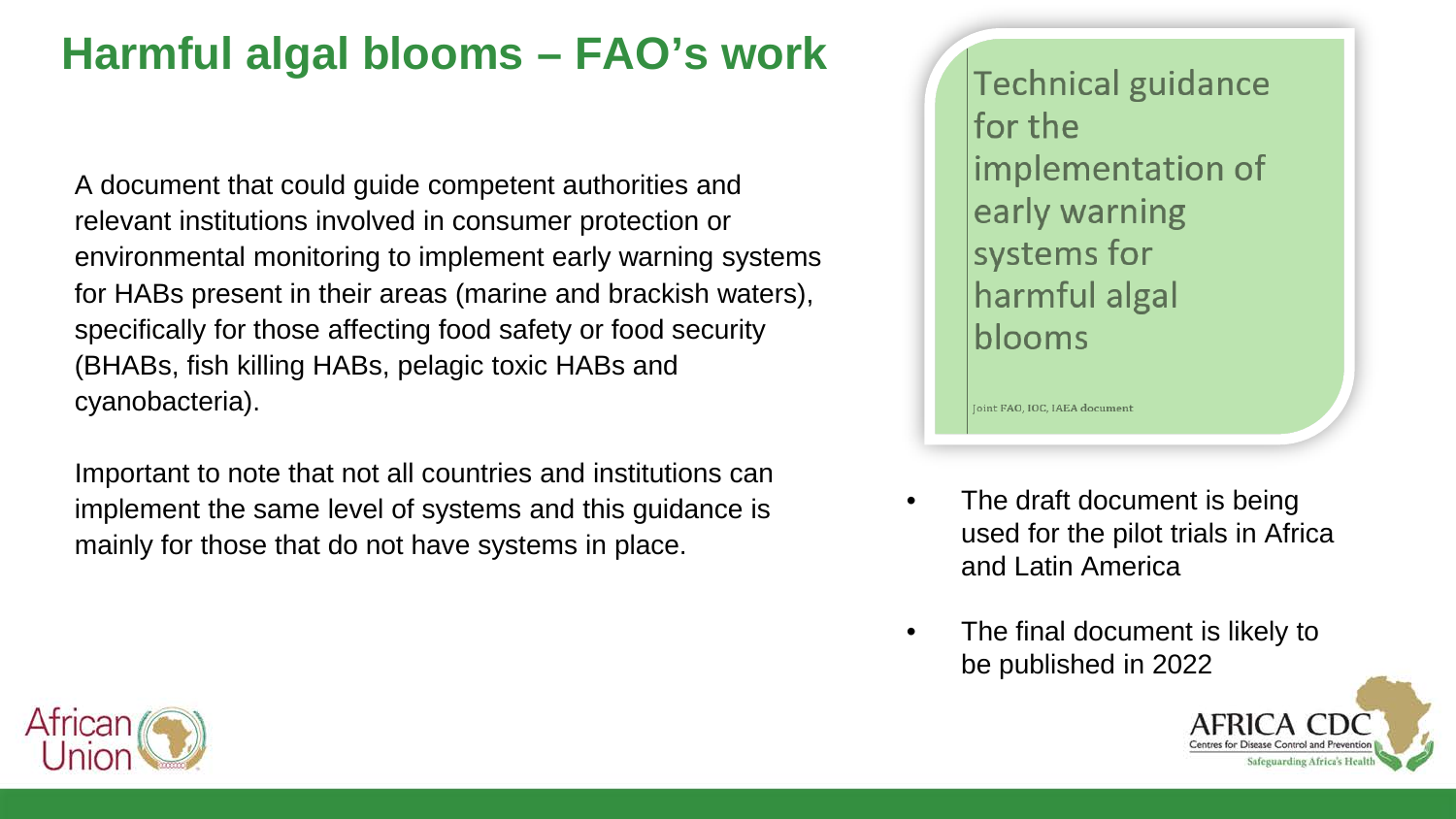

#### Toxin Assay Information

| the toxin                                        | <b>Species containing</b>                  | <b>Toxin type</b> | Toxin details                                                    | <b>Max.</b> concentration | Assay type                                                         |  |  |
|--------------------------------------------------|--------------------------------------------|-------------------|------------------------------------------------------------------|---------------------------|--------------------------------------------------------------------|--|--|
| Kit used:                                        |                                            |                   | Type of kit used:                                                |                           |                                                                    |  |  |
|                                                  | <b>Additional information:</b>             |                   |                                                                  |                           |                                                                    |  |  |
| <b>Economic losses:</b>                          |                                            |                   | USD800M salmon                                                   |                           |                                                                    |  |  |
| <b>Management decision:</b>                      |                                            |                   | Disposal of salmon mortality in offshore areas off Chiloe Island |                           |                                                                    |  |  |
| <b>Additional harmful effect</b><br>information: |                                            |                   | Social problems, protests in Chiloe Island                       |                           |                                                                    |  |  |
|                                                  |                                            |                   |                                                                  |                           | Created at 05:42 on 25 Aug 2017<br>Updated at 06:03 on 25 Aug 2017 |  |  |
|                                                  | Event occurred before in this<br>location: |                   | Yes (2009)                                                       |                           |                                                                    |  |  |
|                                                  | Individuals to contact:                    |                   | Jorge I. Mardones                                                |                           |                                                                    |  |  |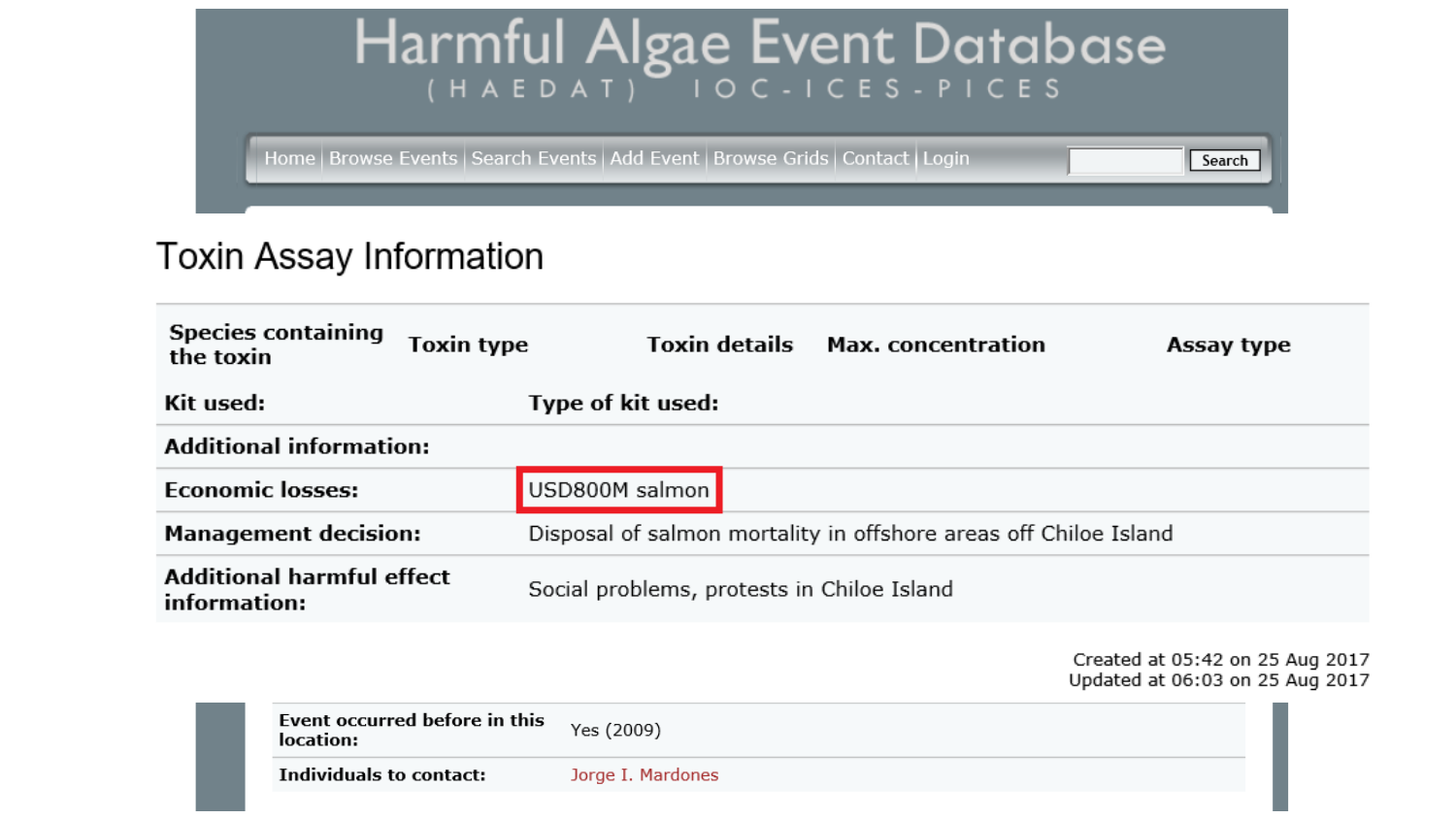#### Nature of the event (all selected must be present):

| <b>Water Discoloration</b>                                                                                                    | High Phyto concentration   |     | Seafood toxins |  |  |  |  |  |
|-------------------------------------------------------------------------------------------------------------------------------|----------------------------|-----|----------------|--|--|--|--|--|
| Mass mortalities                                                                                                              | Foam/Mucilage in the coast |     | Other effect   |  |  |  |  |  |
|                                                                                                                               |                            |     |                |  |  |  |  |  |
| Resources affected here (all selected must be present):                                                                       |                            |     |                |  |  |  |  |  |
| Planktonic life                                                                                                               | Natural Fish               |     | <b>Birds</b>   |  |  |  |  |  |
| <b>Benthic Life</b>                                                                                                           | Aquaculture Fish           |     | Shellfish      |  |  |  |  |  |
| Aquatic Mammals                                                                                                               | Humans                     |     | $\Box$ Seaweed |  |  |  |  |  |
| $\lrcorner$ Other                                                                                                             |                            |     |                |  |  |  |  |  |
| Associated syndrome (all selected must be present):                                                                           |                            |     |                |  |  |  |  |  |
| $\Box$ Aerosolized toxins effects $\Box$ ASP $\Box$ AZP $\Box$ CFP (Ciguatera Fish Poisoning) $\Box$ CSP (Ciguatera Shellfish |                            |     |                |  |  |  |  |  |
| Poisoning) $\Box$ Cyanobacterial toxins effects $\Box$ DSP $\Box$ NSP $\Box$ OTHER $\Box$ PSP                                 |                            |     |                |  |  |  |  |  |
|                                                                                                                               |                            |     |                |  |  |  |  |  |
| Toxins involved (all must have been detected in the event):<br>Add row                                                        |                            |     |                |  |  |  |  |  |
| Any                                                                                                                           |                            | Any |                |  |  |  |  |  |

#### <http://haedat.iode.org/>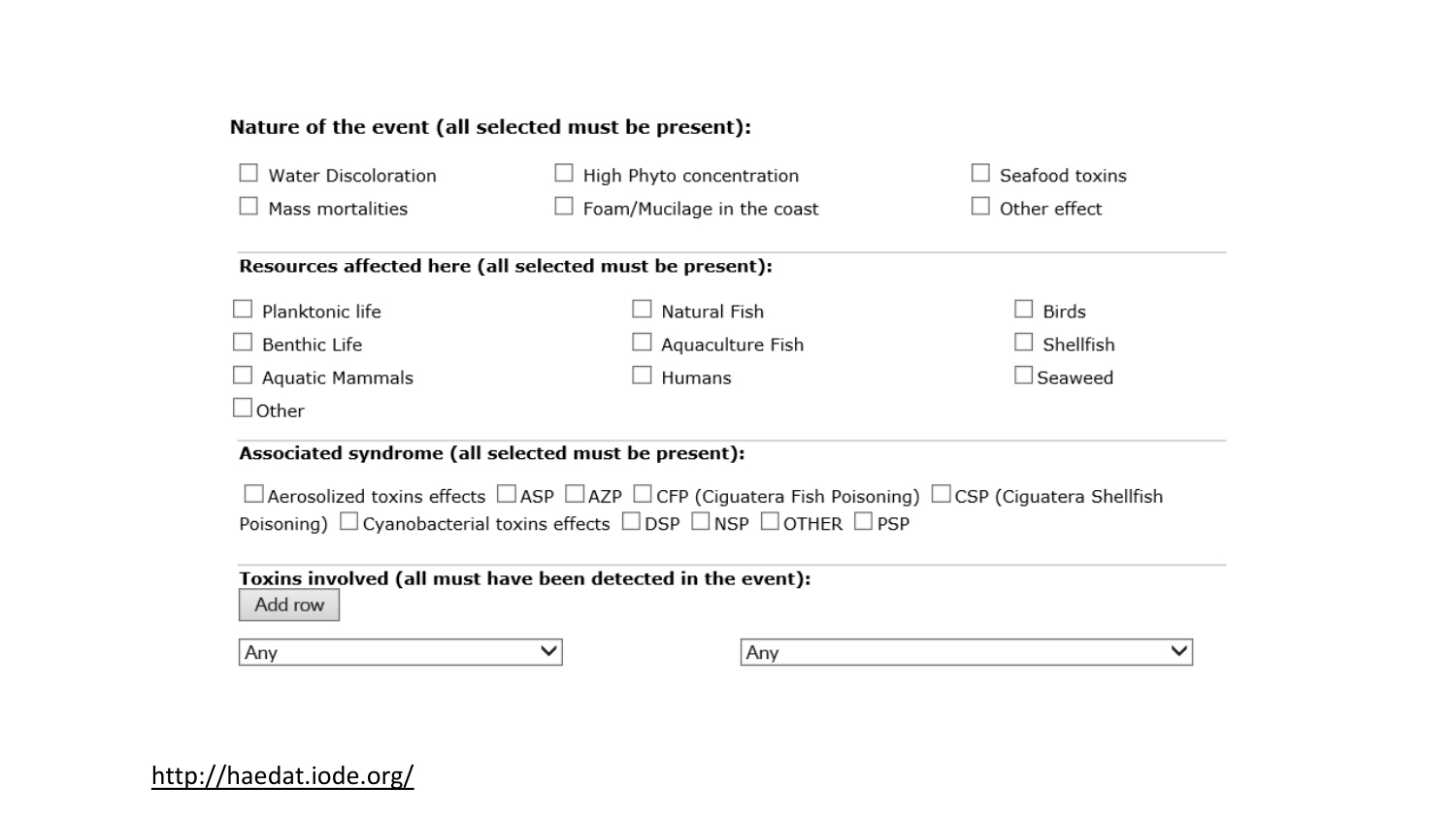## **Conclusions**

- Global warming and associated changes in the oceans could affect HAB occurrences and toxicity as well, although forecasting the possible trends is still speculative.
- Effective HAB monitoring and research strategies can contribute to alleviate negative impacts on food safety and food security.
- Coordinated efforts by the scientific community, policy makers, and industry are the best approach to mitigate the impact of HABs (including emergency preparedness).
- Transparency is needed.